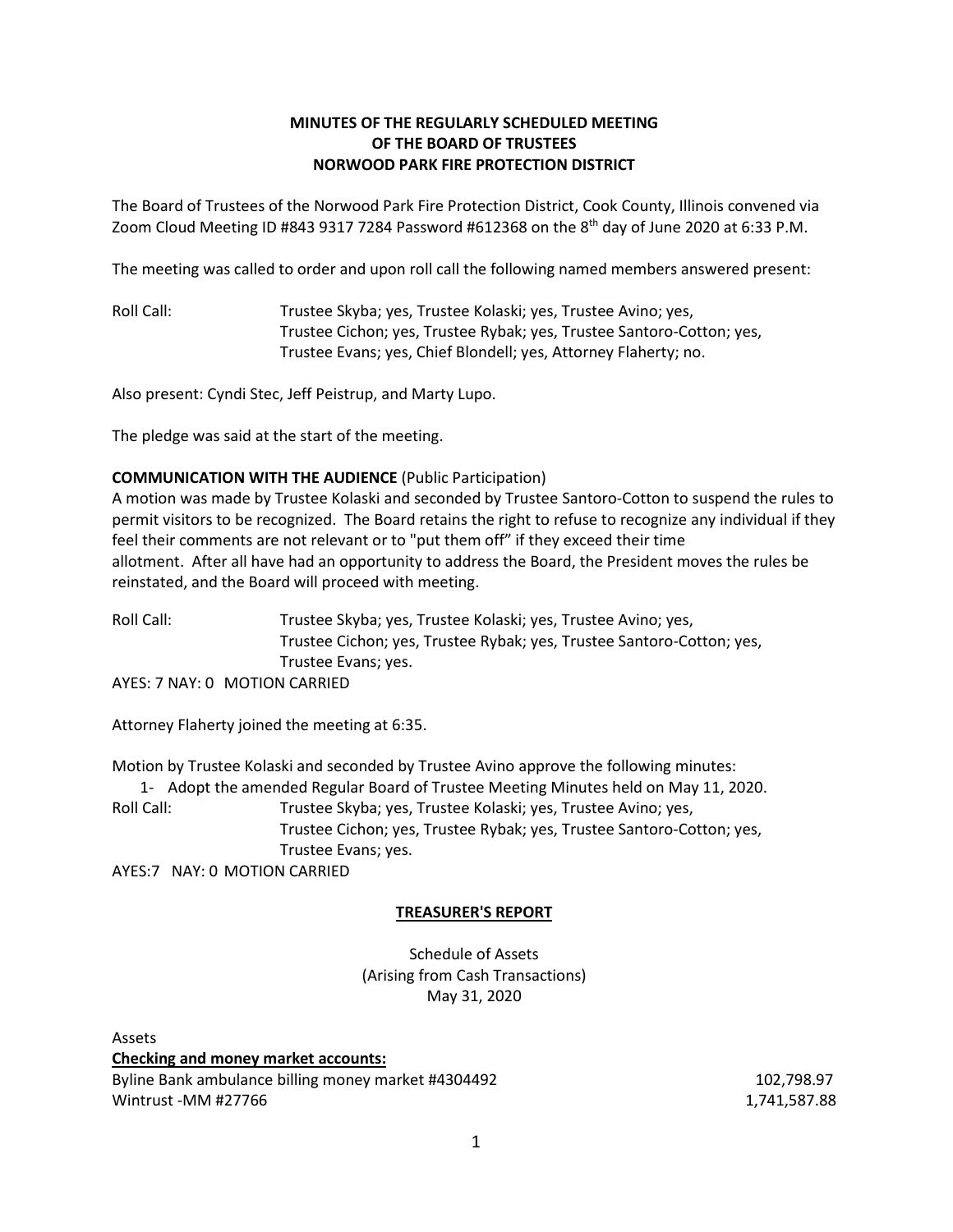| Wintrust-Checking #9771                               | 9,471.56       |
|-------------------------------------------------------|----------------|
| Wintrust-Ambulance #2671                              | 416.464.46     |
| Wintrust- Medical #0599                               | 9,790.65       |
| Wintrust-Donation #4129                               | 4,772.67       |
| Wintrust-FSA #0713                                    | 7.263.24       |
| Total checking and money market accounts              | \$2,292,149.43 |
| Certificates of deposit (interest rate and maturity): |                |

| Belmont Bank (3.00%, 02/10/21)                           | 678.770.71     |
|----------------------------------------------------------|----------------|
| Belmont Bank (2.30% 08/05/20)                            | 135.647.96     |
| Belmont Bank (3.00% 01/21/21)                            | 569,193.54     |
| Belmont Bank (2.50% 01/19/21)                            | 398,032.92     |
| Total certificates of deposit                            | \$1,781,645.13 |
| Total checking, money market and certificates of deposit | \$4,073,794.56 |

Motion by Trustee Evans and seconded by Trustee Cichon to approve the May's accounts payable expenditures in the amount of \$391,443.41 and the Treasurer's Report as presented from the Financial Statements for May 2020.

Trustee Avino explained that the Treasurer's report is in the packet. There were 2 Finance Committee meetings that he will discuss during committee reports.

Trustee Skyba had a question on where the money from the CD that matured is. It was explained that the money was deposited into the General MMA. Discussion on proof showing it was deposited.

Roll Call: Trustee Skyba; abstain, Trustee Kolaski; yes, Trustee Avino; yes, Trustee Cichon; yes, Trustee Rybak; yes, Trustee Santoro-Cotton; yes, Trustee Evans; yes. AYES: 6 NAY: 0 ABSTAIN: 1 MOTION CARRIED

#### **Chiefs' Report:**

Chief stated that all Trustees have received a written report.

Chief reported that the entry firefighter written test is being conducted remotely. There was an increase in the cost due to having to complete it this way. Applicants were charged \$35 which will help offset the costs. Entry firefighters will finish taking the written exam by the end of the week and then we will have oral interviews to complete.

Trustee Skyba asked about the Grant Writer, Chief explained that the Board gave the directive to discontinue his services awhile ago. Discussion.

Trustee Skyba asked why there are late fees on the credit cards and why are we paying them? Chief explained that by the time signatures are obtained, some bills have been late. Currently, there is limited people working at the credit card companies and you cannot speak to someone to dispute the charges.

Trustee Skyba asked how many Covid calls we had. Chief explained that there is no way to give a number and our paramedics/firefighters treat everyone as they are potentially positive for Covid.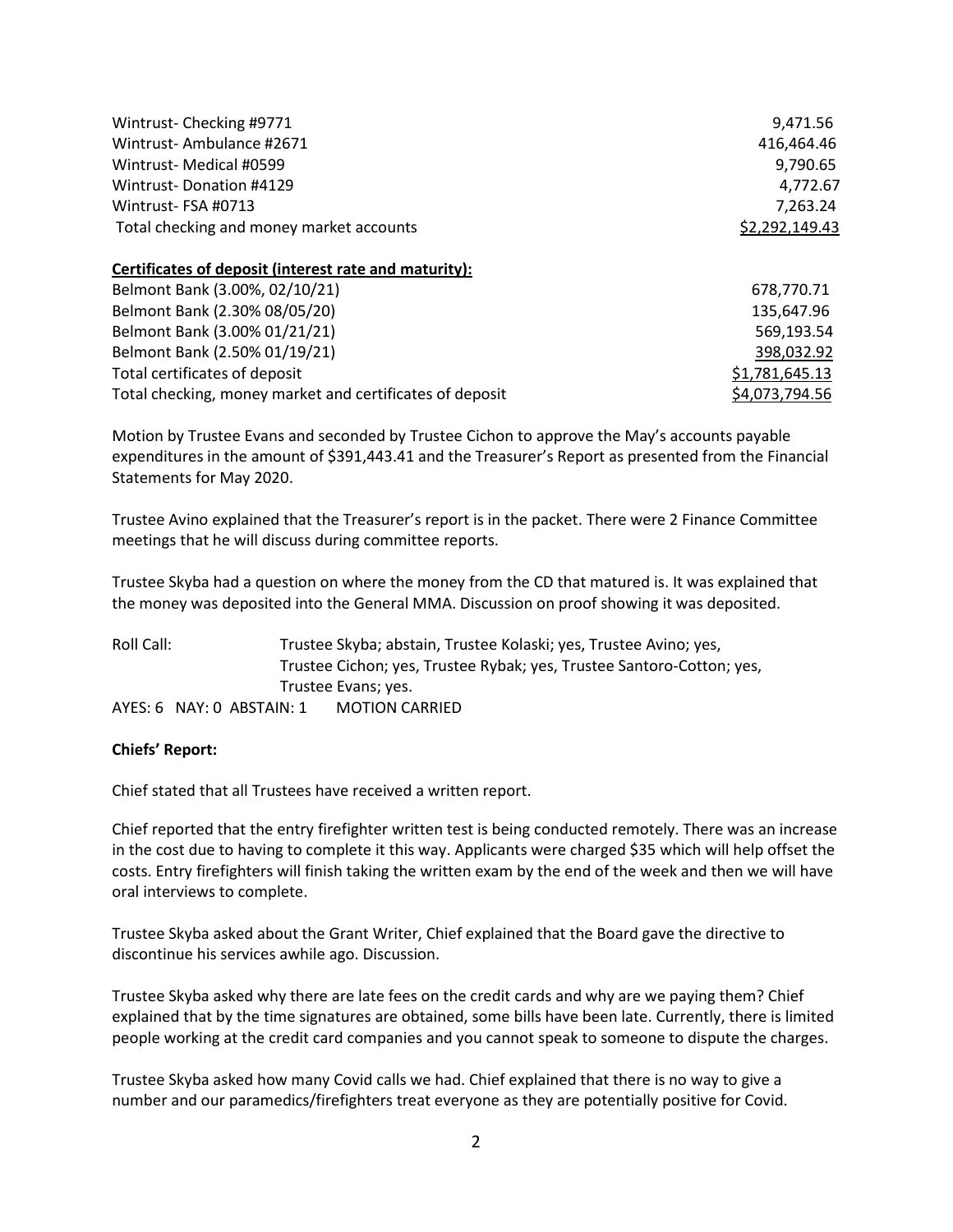Chief reported that Cyndi completed her bachelor's degree of Science in Accounting and Finance Management.

We are in Phase 3 for Covid-19 and the campus remains closed.

The ALGH paramedic rider program is going well, and PSI will be 1 or 2 hired to work here.

We have been using Leyden's Quint due to our fire engines being out of service for repairs. Our truck is being used for limited calls.

The brick pavers have been installed in front of the station.

Fire Prevention Bureau is back and working on essential items to keep businesses in our District moving forward.

PPE supplies are going well, and we received more from IEMA.

Cyndi is working on reimbursement from FEMA for Covid related costs.

Officer meetings are now biweekly. We are monitoring everyone's health; temperatures are being taken.

The Belmont CD has been cashed and put into the MMA.

Norwood Park has been held off Box Alarm Cards do to not have bullet proof vests. This is something our men and women should have regardless. The 2% Fund is purchasing bullet proof vests for the crews.

Boot Day is an amazing program and we normally raise a good amount of money for the cause. This year we are going to have a drive through Boot Day at the station. We have had to suspend our programs like CPR and car seat installation due to the Governor's directive. This will be a nice way to have the community see the fire house safely.

Chief has met with the Chairman of MCD to discuss our renewal and the option to become an equity member. We currently pay \$96,000, the are quoting an increase to \$141,000. We have purchased equipment that ties us to them. Chief asked Attorney Flaherty if we had to go out to bid. Attorney Flaherty stated there is an IGA arrangement with the municipalities. There is a cost worth staying. You could go for RFP. Chief stated that if we were to go somewhere else, 911 would be answered in town and then transferred to other entity.

Chief explained that we are using an outdated process for having checks signed. We currently have 2 trustees come in and physically sign the checks. Typically, a Chief and one other person on the board would sign the checks. This process is an internal control and does not have to be a policy change. Attorney Flaherty stated it is not by statute, but it makes sense to have the 2 signers as the Chief and Treasurer. It is unique that the Chief is not a signer.

Also, our policy currently states that the Chief has a \$5,000 spending limit. We have had it at \$1,000, while most District have the Chief's limit at \$10,000. Attorney states that policy 1.26- purchasing, has anything over \$5,000 to be preauthorized. Trustee Rybak asked who set the \$1,000 limit, they believe a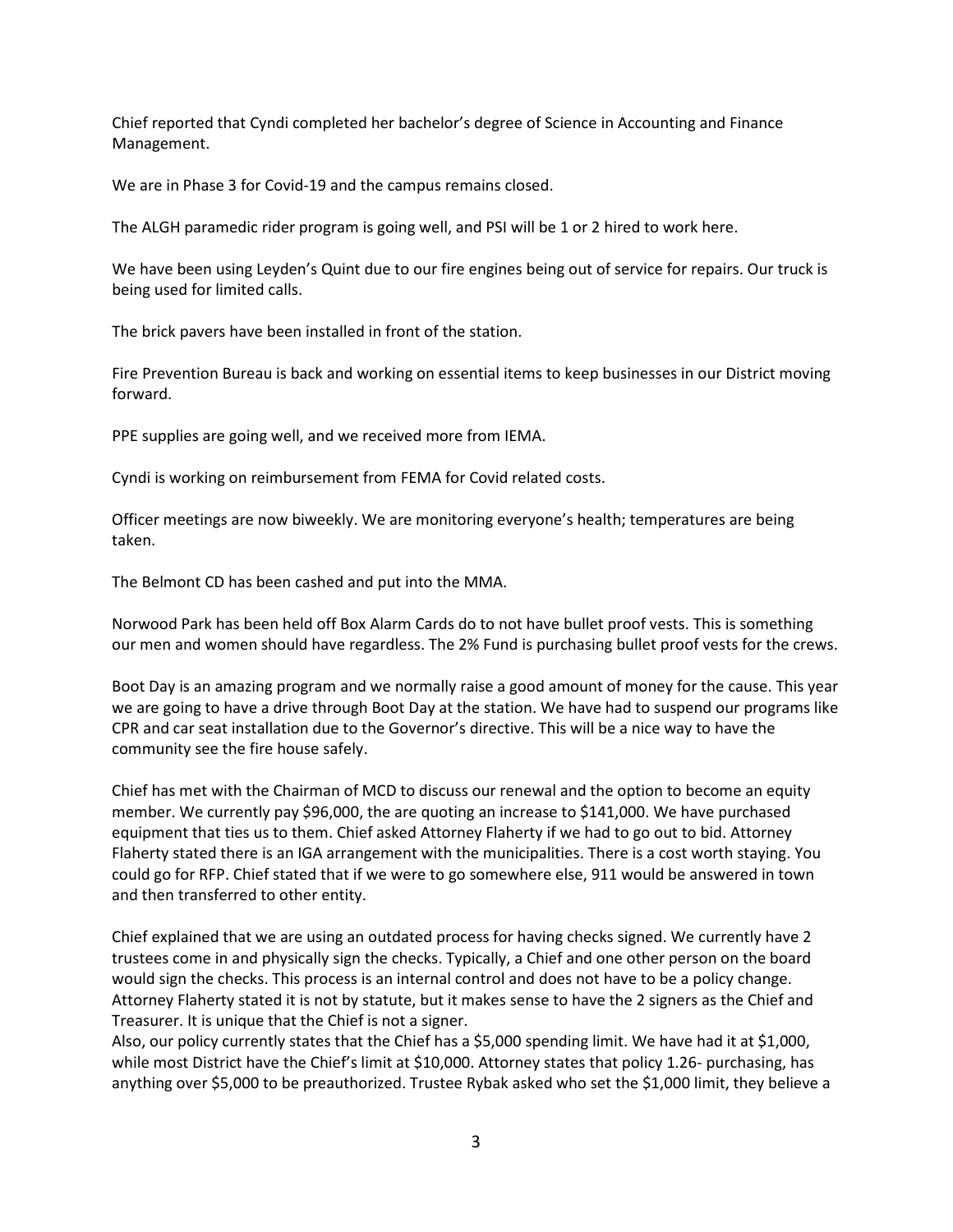previous trustee and it continued due to past practice. Trustees agree that Chief should use the \$5,000 limit.

Trustee Kolaski asked if the Chief could do a Robo call for Boot Day? Chief stated that he already reached out to the mayors and will be doing this.

Discussion on other options to advertise: High School marque, Village marque, signs on ground, etc.

Trustee Rybak asked about Open House. Chief stated that most departments are canceling theirs. He will set up a meeting with Trustee Santoro-Cotton. Trustee Rybak stated that we could maybe have a holiday open house. Chief states we will reevaluate at the end of summer.

Trustee Evans asked why all the Trustees are signers. Chief stated that it was past practice. Trustee Cichon states that having one trustee and the Chief as a signer would make things timelier and run smoother. Discussion.

Motion by Trustee Avino seconded by Trustee Santoro-Cotton to approve the Chief's report for April 2020. AYES: 6 NAY: 0 MOTION CARRIED

**President's Report:** Trustee Cichon states that he hopes all are safe and that the next meeting can be in person. Thank you to the 2% Fund for purchasing the vests.

# **Committee Reports:**

Finance Committee- Trustee Avino stated that the minutes to the Finance Committee meetings are on the agenda. We will get details on the CD that was cashed and deposited into the MMA. At the finance committee meetings, we discussed the loan payoff which will need to be discussed as a board, dispatch renewal, checking signing to make sure it is more efficient, tentative budget and finances. The firefighters are having to use Leyden's truck; we need to make hard decisions.

Building and Equipment Committee- Trustee Evans stated that we need to investigate a stipend for Lt. Davila. Chief stated that we would have to wait on any stipends until CBA negotiations because they are defined. Trustee Evans says to stay safe.

Policy & Strategic Planning Committee- Trustee Kolaski stated they will meet and discuss policy 1.26.

Community Relations Committee-Trustee Santoro-Cotton stated that there is currently nothing to report but will meet with the Chief.

Trustee Skyba asked why more was not done for the passing of Retired Firefighters Robert Striedl, Retired Robert Kubala, and former Trustee Don McCormick. Chief stated that we did recognize our Retired firefighters that passed with bunting on the building, notice on the marque, and lowering the flag to half-staff. We followed family wishes. The fire department was not notified of Mr. McCormick's passing.

The District will have this in their 2020 Annual Report.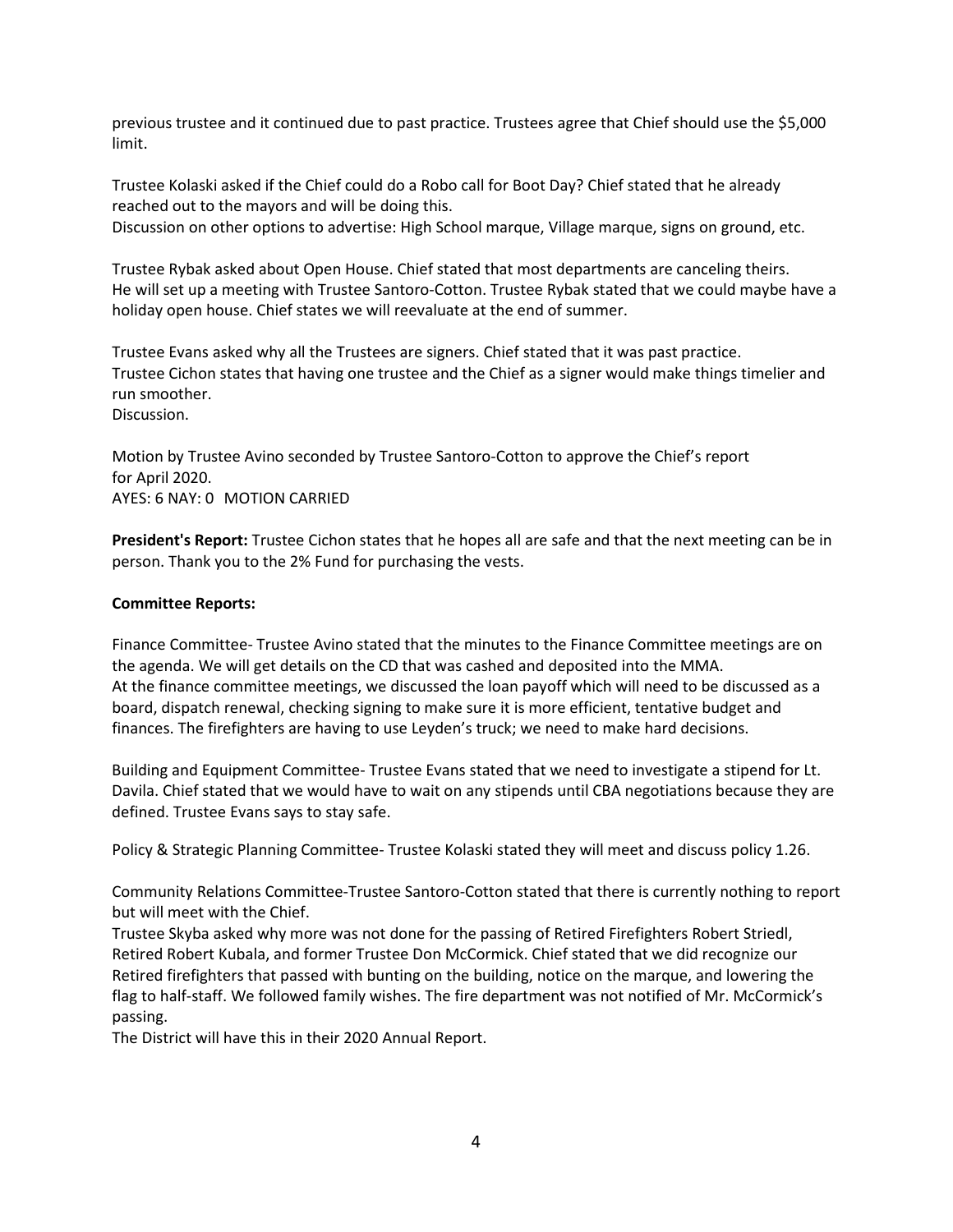Pension Fund Member & Commissioner Oversight- Trustee Skyba stated that the Nagrocki hearing is delayed and no date has been set. He is in touch with the commissioners and will set up a meeting with them.

Attorney Report- Attorney Flaherty stated that the Nagrocki Pension hearing was able to move along with an electric meeting, but Mr. Nagrocki was against it. We will need to wait until we go into the next Phase after June 28.

If an employee gets Covid, the statutory presumption is that they received it at work.

OMA is permanently changed so that if there is a pandemic or disaster, you are allowed to hold remote meetings. Discussion.

Attorney Flaherty welcomed Trustee Evans and looks forward to meeting her in person.

Trustee Rybak asked how you do a Closed Session remotely? Attorney Flaherty stated that you can have a waiting room and eject individuals to the waiting room or have a meeting with and ID and password.

Trustee Skyba states that the merging of the Pension Funds is moving along. Attorney Flaherty stated that there is a temporary Board and there will be an election soon. Possibly by the middle of next year they will begin taking funds.

### **Old Business:**

Motion by Trustee Rybak and seconded by Trustee Skyba to approve increasing the Liability Umbrella Coverage to 10 million dollars.

Trustee Skyba asked how much more it will cost. Chief explained it would cost \$3,250 more annually. Currently it is 5 million. Chief explained that the Insurance Broker said it was rare for a department our size to have only a 5-million-dollar umbrella policy. Attorney Flaherty agreed.

Roll Call: Trustee Skyba; yes, Trustee Kolaski; yes, Trustee Avino; yes, Trustee Cichon; yes, Trustee Rybak; yes, Trustee Santoro-Cotton; yes, Trustee Evans; yes.

AYES: 7 NAY: 0 MOTION CARRIED

# **New Business**

Motion by Trustee Skyba and seconded by Trustee Evans to adopt and approve Ordinance #20-1, the Norwood Park Fire Protection District Tentative Budget and Appropriation for fiscal year 2020-2021. Roll Call: Trustee Skyba; yes, Trustee Kolaski; yes, Trustee Avino; yes, Trustee Cichon; yes, Trustee Rybak; yes, Trustee Santoro-Cotton; yes, Trustee Evans; yes. AYES: 7 NAY: 0 MOTION CARRIED

Consent Agenda

Motion by Trustee Santoro-Cotton and seconded by Trustee Cichon to approve the consent agenda:

-minutes of the Building and Equipment Committee meeting dated May 6, 2020. -minutes of the Finance Committee meeting dated May 6, 2020.